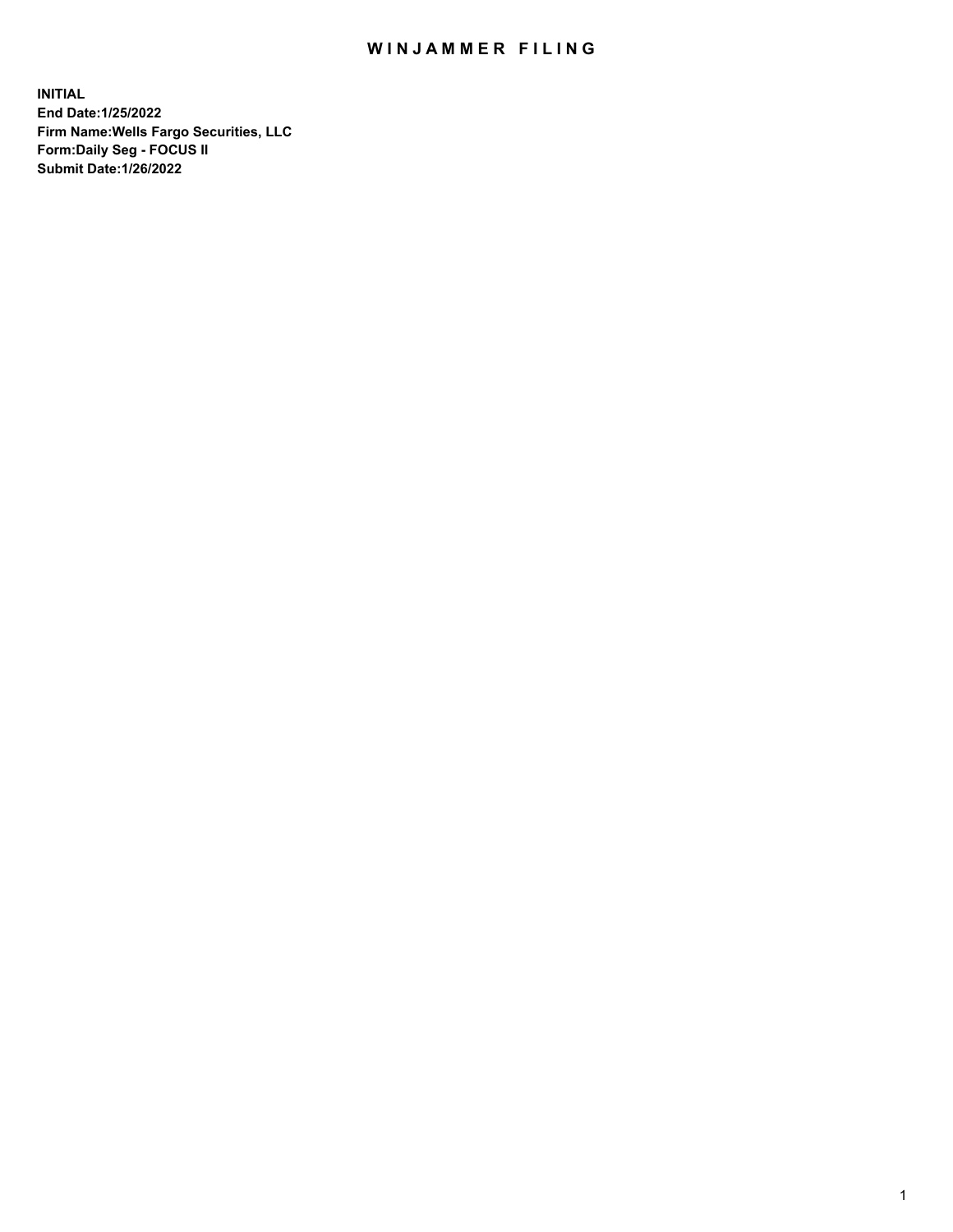**INITIAL End Date:1/25/2022 Firm Name:Wells Fargo Securities, LLC Form:Daily Seg - FOCUS II Submit Date:1/26/2022 Daily Segregation - Cover Page**

| Name of Company                                                                                                                                                                                                                                                                                                                | <b>Wells Fargo Securities LLC</b>                          |
|--------------------------------------------------------------------------------------------------------------------------------------------------------------------------------------------------------------------------------------------------------------------------------------------------------------------------------|------------------------------------------------------------|
| <b>Contact Name</b>                                                                                                                                                                                                                                                                                                            | <b>James Gnall</b>                                         |
| <b>Contact Phone Number</b>                                                                                                                                                                                                                                                                                                    | 917-699-6822                                               |
| <b>Contact Email Address</b>                                                                                                                                                                                                                                                                                                   | james.w.gnall@wellsfargo.com                               |
| FCM's Customer Segregated Funds Residual Interest Target (choose one):<br>a. Minimum dollar amount: ; or<br>b. Minimum percentage of customer segregated funds required:% ; or<br>c. Dollar amount range between: and; or<br>d. Percentage range of customer segregated funds required between:% and%.                         | 115,000,000<br><u>0</u><br>0 <sub>0</sub><br>00            |
| FCM's Customer Secured Amount Funds Residual Interest Target (choose one):<br>a. Minimum dollar amount: ; or<br>b. Minimum percentage of customer secured funds required:%; or<br>c. Dollar amount range between: and; or<br>d. Percentage range of customer secured funds required between:% and%.                            | 30,000,000<br><u>0</u><br>0 <sub>0</sub><br>0 <sub>0</sub> |
| FCM's Cleared Swaps Customer Collateral Residual Interest Target (choose one):<br>a. Minimum dollar amount: ; or<br>b. Minimum percentage of cleared swaps customer collateral required:% ; or<br>c. Dollar amount range between: and; or<br>d. Percentage range of cleared swaps customer collateral required between:% and%. | 340,000,000<br><u>0</u><br>0 Q<br><u>00</u>                |

Attach supporting documents CH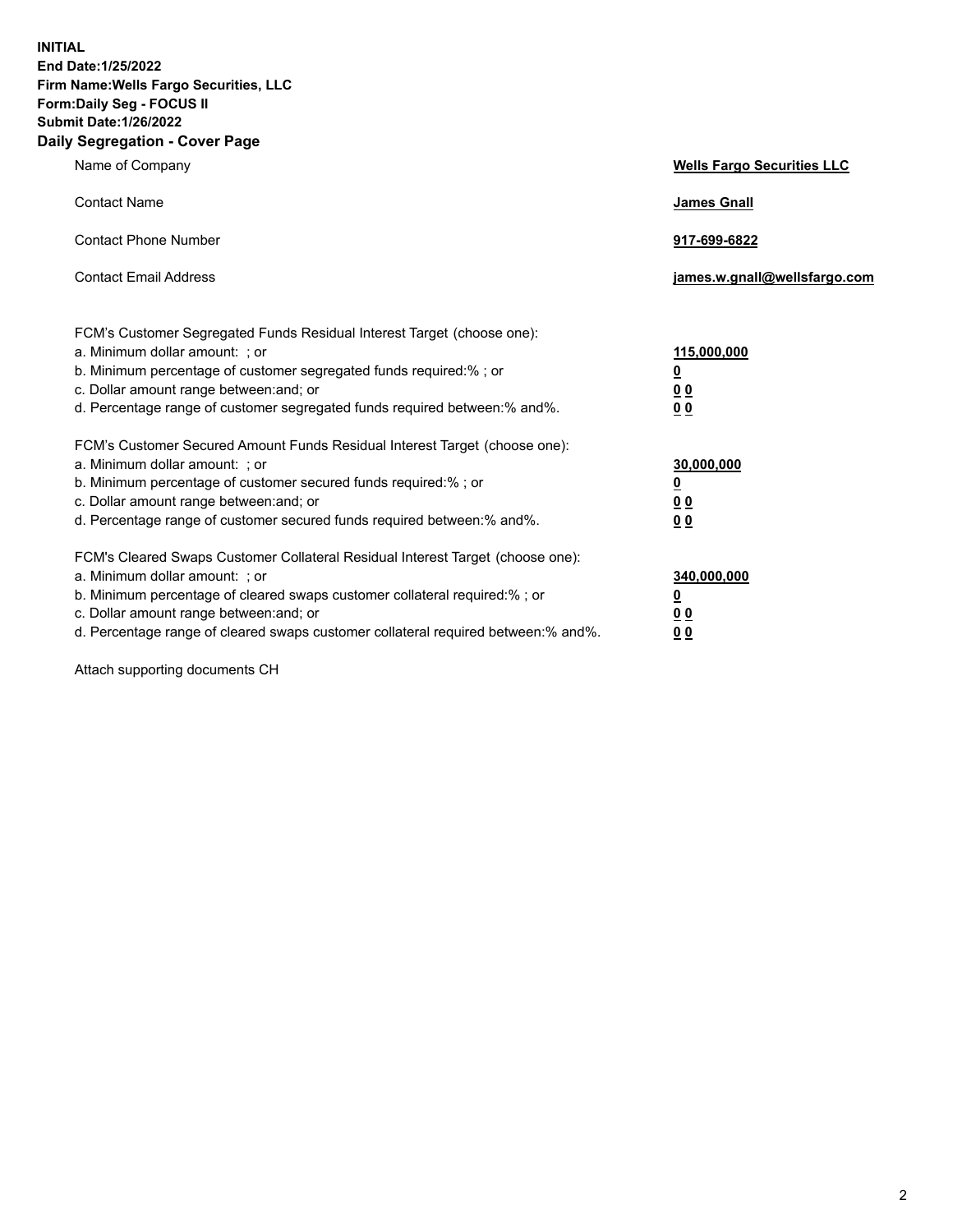**INITIAL End Date:1/25/2022 Firm Name:Wells Fargo Securities, LLC Form:Daily Seg - FOCUS II Submit Date:1/26/2022 Daily Segregation - Secured Amounts**

## Foreign Futures and Foreign Options Secured Amounts Amount required to be set aside pursuant to law, rule or regulation of a foreign government or a rule of a self-regulatory organization authorized thereunder 1. Net ledger balance - Foreign Futures and Foreign Option Trading - All Customers

- 
- B. Securities (at market) **187,434,017** [7317]
- 2. Net unrealized profit (loss) in open futures contracts traded on a foreign board of trade **13,571,510** [7325]
- 3. Exchange traded options
	- a. Market value of open option contracts purchased on a foreign board of trade **3,186** [7335]
	- b. Market value of open contracts granted (sold) on a foreign board of trade **-1,228** [7337]
- 4. Net equity (deficit) (add lines 1. 2. and 3.) **476,877,591** [7345]
- 5. Account liquidating to a deficit and account with a debit balances gross amount **7,559,736** [7351] Less: amount offset by customer owned securities **-7,553,296** [7352] **6,440** [7354]
- 6. Amount required to be set aside as the secured amount Net Liquidating Equity Method (add lines 4 and 5)
- 7. Greater of amount required to be set aside pursuant to foreign jurisdiction (above) or line 6.

## FUNDS DEPOSITED IN SEPARATE REGULATION 30.7 ACCOUNTS

- 1. Cash in banks
	- A. Banks located in the United States **132,062,880** [7500]
	- B. Other banks qualified under Regulation 30.7 **41,984,975** [7520] **174,047,855**
- 2. Securities
	- A. In safekeeping with banks located in the United States **141,029,470** [7540]
- B. In safekeeping with other banks qualified under Regulation 30.7 **0** [7560] **141,029,470** [7570]
- 3. Equities with registered futures commission merchants
	-
	-
	- C. Unrealized gain (loss) on open futures contracts **16,677,510** [7600]
	- D. Value of long option contracts **3,186** [7610]
	- E. Value of short option contracts **-1,228** [7615] **87,668,054** [7620]
- 4. Amounts held by clearing organizations of foreign boards of trade
	- A. Cash **0** [7640]
	- B. Securities **0** [7650]
	- C. Amount due to (from) clearing organization daily variation **0** [7660]
	- D. Value of long option contracts **0** [7670]
	- E. Value of short option contracts **0** [7675] **0** [7680]
- 5. Amounts held by members of foreign boards of trade
	-
	-
	- C. Unrealized gain (loss) on open futures contracts **-5,145,855** [7720]
	- D. Value of long option contracts **0** [7730]
	- E. Value of short option contracts **0** [7735] **182,655,314** [7740]
- 6. Amounts with other depositories designated by a foreign board of trade **0** [7760]
- 7. Segregated funds on hand **0** [7765]
- 8. Total funds in separate section 30.7 accounts **585,400,693** [7770]
- 9. Excess (deficiency) Set Aside for Secured Amount (subtract line 7 Secured Statement Page 1 from Line 8)
- 10. Management Target Amount for Excess funds in separate section 30.7 accounts **30,000,000** [7780]
- 11. Excess (deficiency) funds in separate 30.7 accounts over (under) Management Target **78,516,662** [7785]
- **0** [7305]
- A. Cash **275,870,106** [7315]
	- **476,884,031** [7355]
	- **476,884,031** [7360]
	- [7530]
	-
- A. Cash **14,580,931** [7580] B. Securities **56,407,655** [7590]
	-
- A. Cash **7,701,828** [7700] B. Securities **180,099,341** [7710] **108,516,662** [7380]
	-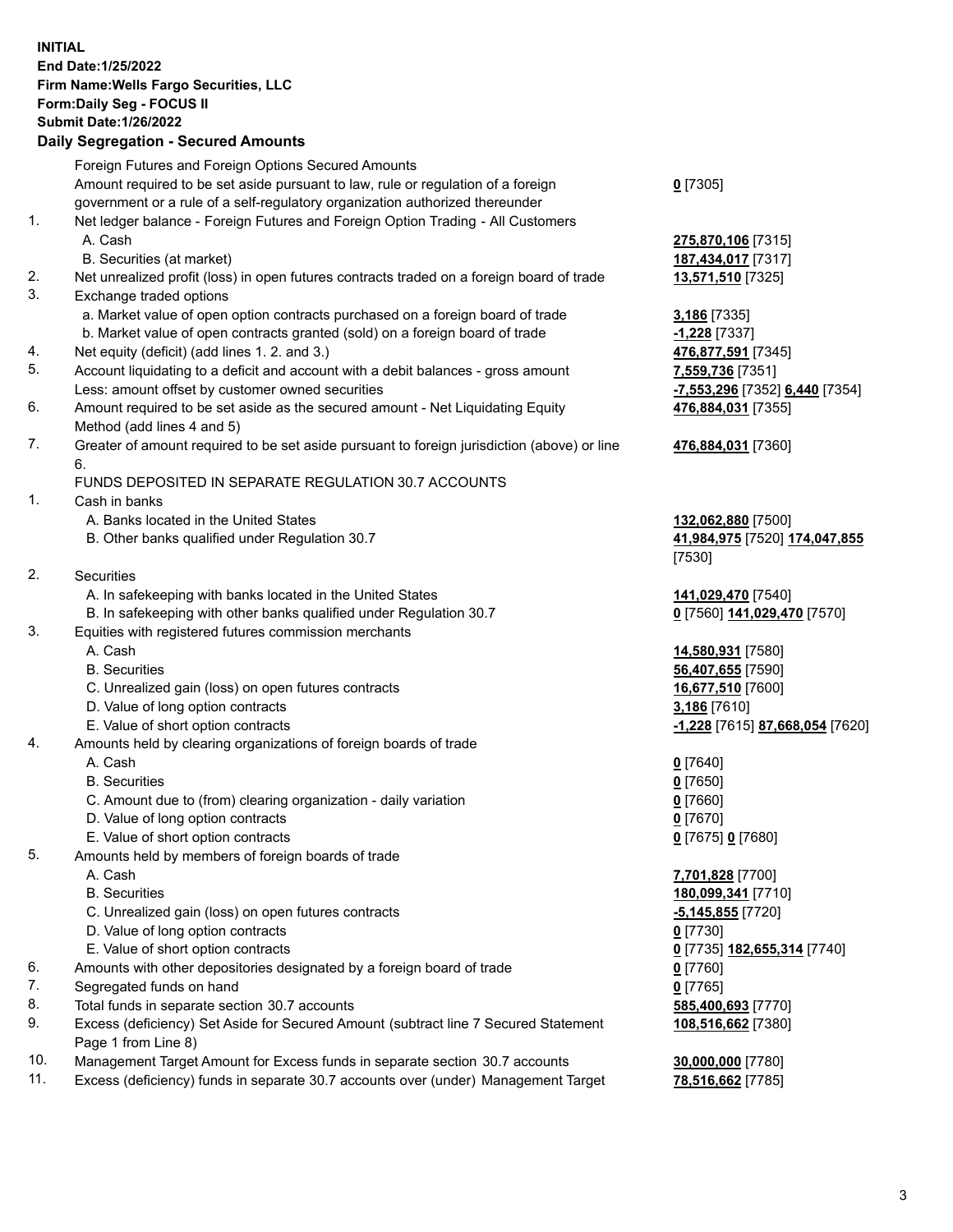**INITIAL End Date:1/25/2022 Firm Name:Wells Fargo Securities, LLC Form:Daily Seg - FOCUS II Submit Date:1/26/2022 Daily Segregation - Segregation Statement** SEGREGATION REQUIREMENTS(Section 4d(2) of the CEAct) 1. Net ledger balance A. Cash **2,959,138,497** [7010] B. Securities (at market) **1,954,999,888** [7020] 2. Net unrealized profit (loss) in open futures contracts traded on a contract market **304,362,388** [7030] 3. Exchange traded options A. Add market value of open option contracts purchased on a contract market **1,176,023,679** [7032] B. Deduct market value of open option contracts granted (sold) on a contract market **-1,168,994,147** [7033] 4. Net equity (deficit) (add lines 1, 2 and 3) **5,225,530,305** [7040] 5. Accounts liquidating to a deficit and accounts with debit balances - gross amount **119,810,649** [7045] Less: amount offset by customer securities **-119,808,359** [7047] **2,290** [7050] 6. Amount required to be segregated (add lines 4 and 5) **5,225,532,595** [7060] FUNDS IN SEGREGATED ACCOUNTS 7. Deposited in segregated funds bank accounts A. Cash **218,436,686** [7070] B. Securities representing investments of customers' funds (at market) **685,307,610** [7080] C. Securities held for particular customers or option customers in lieu of cash (at market) **86,949,432** [7090] 8. Margins on deposit with derivatives clearing organizations of contract markets A. Cash **2,799,859,400** [7100] B. Securities representing investments of customers' funds (at market) **124,559,711** [7110] C. Securities held for particular customers or option customers in lieu of cash (at market) **1,868,050,456** [7120] 9. Net settlement from (to) derivatives clearing organizations of contract markets **-113,233,260** [7130] 10. Exchange traded options A. Value of open long option contracts **1,176,023,679** [7132] B. Value of open short option contracts **-1,168,994,147** [7133] 11. Net equities with other FCMs A. Net liquidating equity **0** [7140] B. Securities representing investments of customers' funds (at market) **0** [7160] C. Securities held for particular customers or option customers in lieu of cash (at market) **0** [7170] 12. Segregated funds on hand **0** [7150] 13. Total amount in segregation (add lines 7 through 12) **5,676,959,567** [7180] 14. Excess (deficiency) funds in segregation (subtract line 6 from line 13) **451,426,972** [7190] 15. Management Target Amount for Excess funds in segregation **115,000,000** [7194] 16. Excess (deficiency) funds in segregation over (under) Management Target Amount **336,426,972** [7198]

Excess